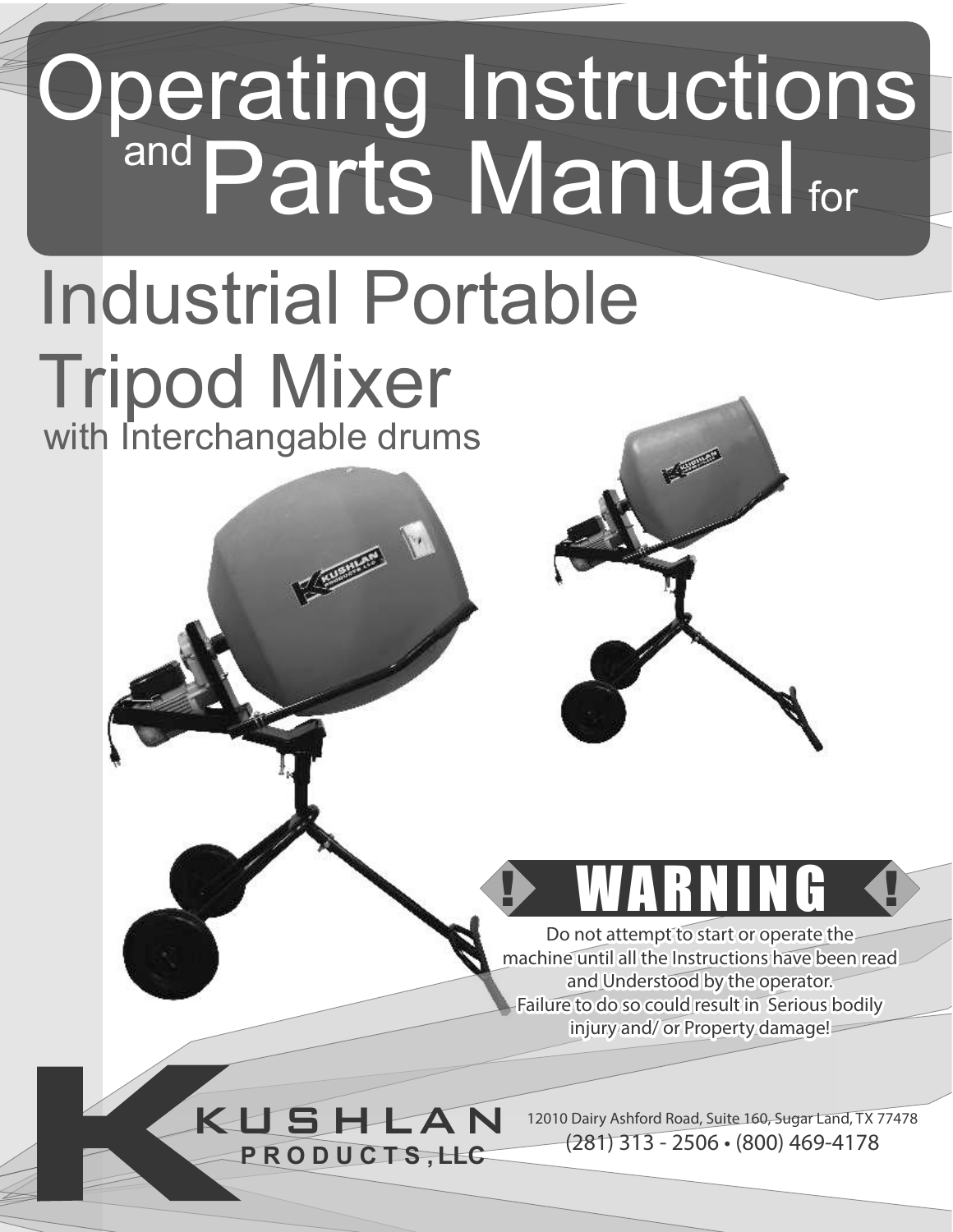### SET-UP OR OPERATING ASSISTANCE WITH YOUR PRODUCT, SHOULD YOU REQUIRE ANY **DO NOT RETURN TO ORIGINAL PLACE OF PURCHASE.**

·After referring to the operation manual, if assistance is still needed, please consult our web Site at **www.kushlanproducts.com**. From our web site you may **e-mail us** directly.

· If assistance is still required, please call our customer service department at **1-800-469-4178.**



#### **Safety Alert Symbol: This safety alert symbol is used to attract your attention!**

Personal Safety is involved when you see this symbol, Pay extra attention, become alert-be sure to heed it's message. Failure to do so may lead to serious personal injury or damage may occur.

Warnings and safety instruction: If these warnings and safety instructions are not read and carefully followed, serious personal injury could occur.

**1**



- 1.Do not use, start, or attempt to operate this machine until all of the instructions have been read and fully understood.
- 2. Never allow anyone to operate this machine unless the person is well acquainted with these rules of safe operation.
- 3. Never operate this machine without all guards in place and firmly attached to the machine.
- 4. Make certain that the mixing drum is clear of obstructions and stand clear of the machine with out all guards in place and firmly attached to the machine.
- 5. When cleaning, lubricating, or adjusting the mixer, disconnect the power plug.
- 6. Keep all people (except operator) a minimum of five (5) feet away from the machine during operation.
- 7. Always make certain that the mixer is connected to a properly grounded electrical circuit to protect the operator from possible electric shock.
- 8. Do not plug or unplug the motor while standing in or around damp or wet ground.
- 9. Do not start the motor if the drum is Fully loaded
- 10. Do not overload the mixer
- 11. Never attempt to move the mixer while the motor is running.

## KUSHLAN **P R O D U C T S , LLC**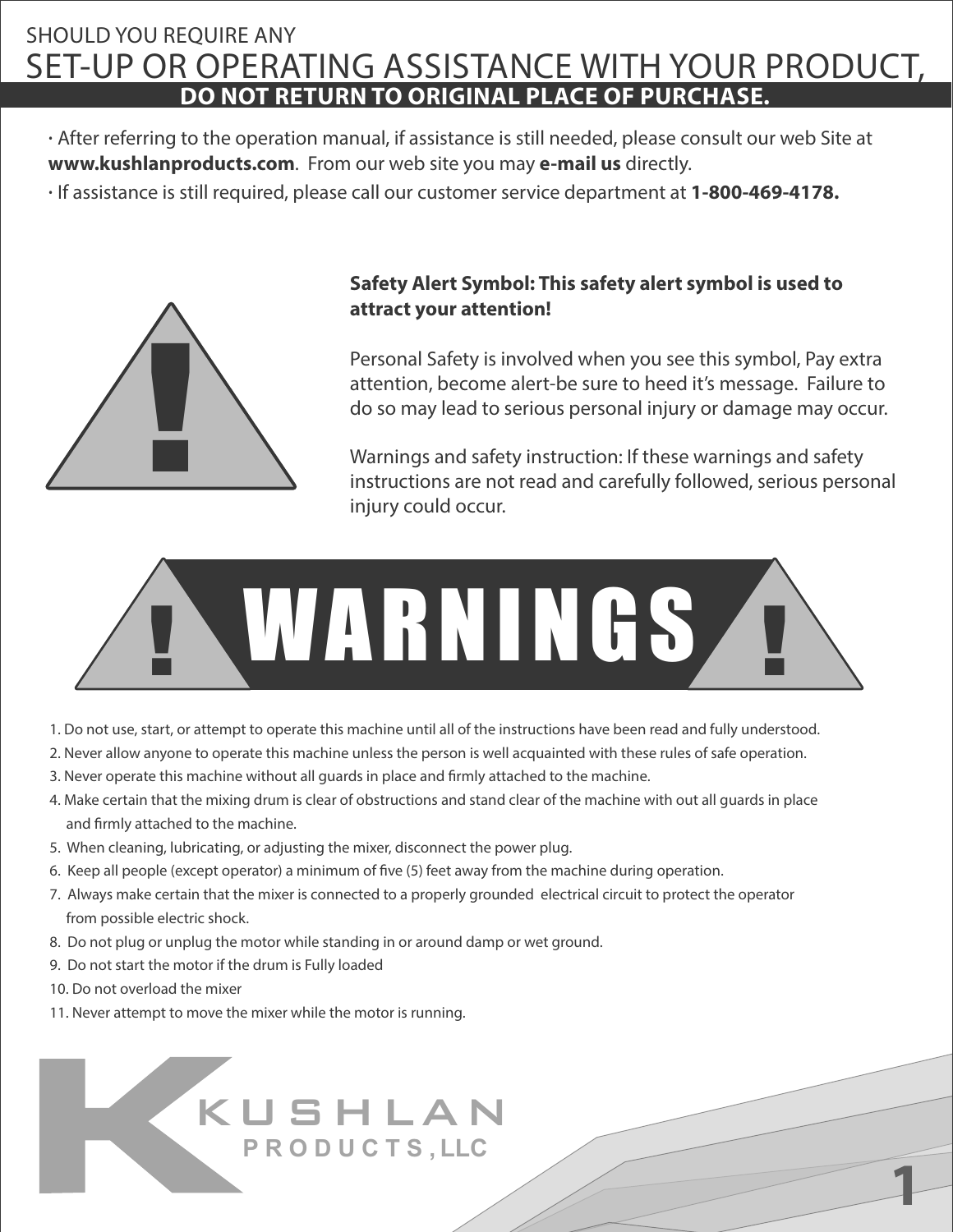# **! Safety** Instructions

#### **For the safety of yourself and others around you, it is extremely important that you observe the following notes.**

1.Keep hands and clothing away from moving parts at all times.

- 2. Do not operate this machine under the influence of alcohol or while taking medication that impairs the senses or reactions.
- 3.Make certain that the work area around the machine is clear of debris and obstructions.
- 4.Keep all unauthorized and untrained people away from the machine at all times.
- 5.Never let the mixer run unattended even for a brief moment.
- 6. Turn off the motor when you leave the machine.
- 7.Only use or operate the mixer on level ground to prevent the mixer from tipping over.
- 8.Do not abuse the power cord; i.e. Never yank on the cord to disconnect it. Keep the cord away from heat, oil, and sharp edges.
- 9.Do not over reach while working with the mixer. Keep proper footing and balance at all times when loading or unloading the mixer.
- 10.Never allow children or inexperienced operators to operate or repair the mixer.
- 11.Use only factory authorized parts for replacement.
- 12.Keep these operation instructions with the machine at all times.
- 13.Always wear safety glasses and safety shoes when operating and moving equipment.
- 14.Safety decals-replace missing or damaged safety decals.

# **!** Mixer Instructions

**A. Lubrication:** Grease wheel bearings (29). Apply any type of multipurpose grease until grease begins to come out of the bushings/bearings on wheels.

#### **Lubricate all fittings before each use**

- **B. Extension Cord:** Use only outdoor approved, 14 gauge or larger, grounded extension cords.
- **C. General:** Check all screws for tightness before each use.
- **D. Concrete Mixing:** Do not insert sharp objects into the plastic mixing drum. Doing so will damage the drum.

**2**

**E. Cleaning:** Do not spray water on or into the motor. Thorough cleaning of the mixer after each use is recommended and will add to the service life.

## KUSHLAN **P R O D U C T S , LLC**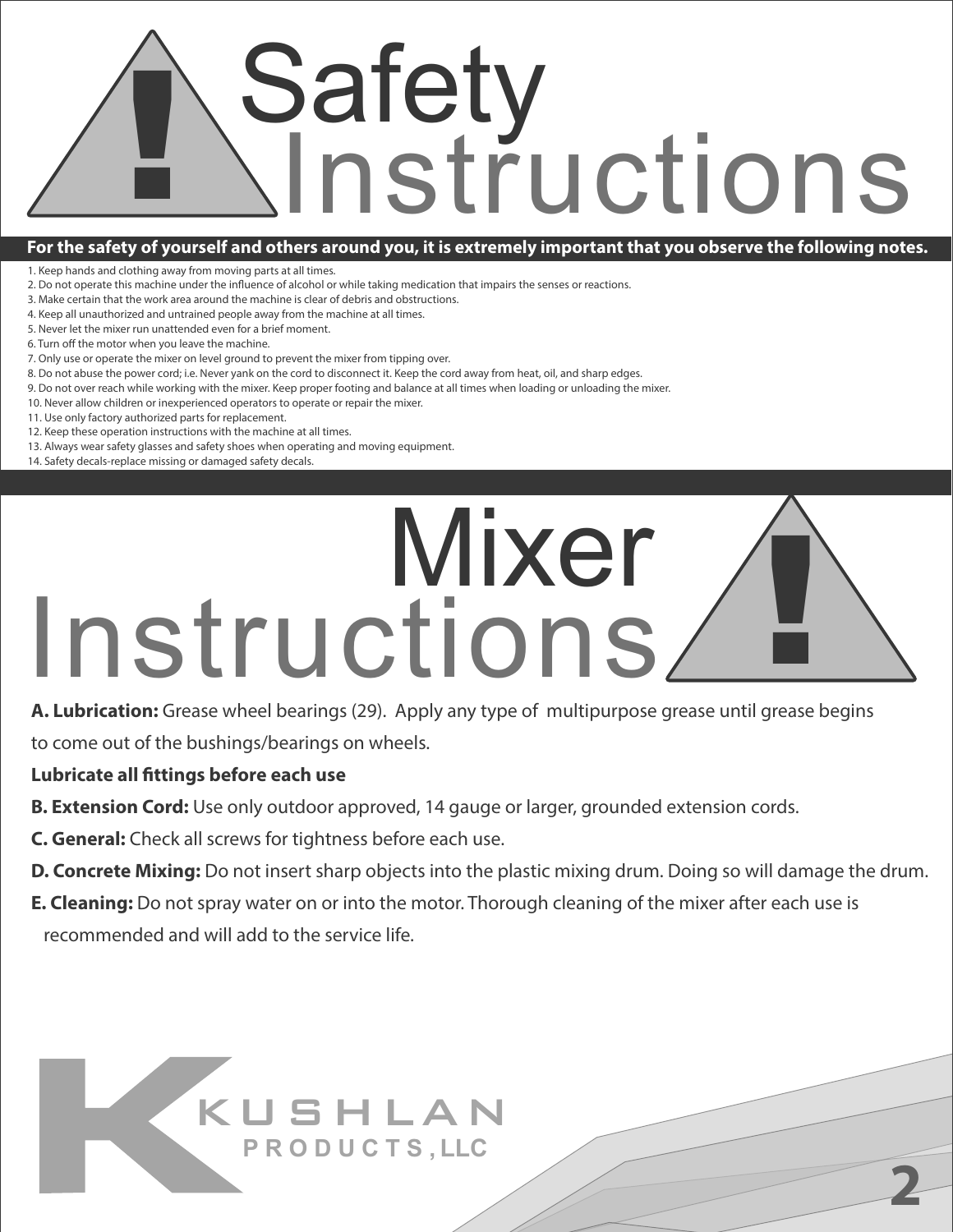## Model 450DD & Removable Liner Parts List

| <b>Reference</b> | <b>DESCRIPTION</b>              |                |  |
|------------------|---------------------------------|----------------|--|
| 1                | <b>Plastic Drum</b>             |                |  |
| $\overline{2}$   | Wire basket for Drum            |                |  |
| 3                | <b>Hex Socket Screw</b>         |                |  |
| $\overline{4}$   | <b>Gear Motor Mounting Base</b> |                |  |
| 5                | <b>Gear Motor</b>               |                |  |
| 6                | R-Clip Pin                      | $\mathfrak{S}$ |  |
| $\overline{7}$   | Dump Handle                     |                |  |
| 8                | <b>Side Handle</b>              |                |  |
| 9                | <b>Bolt</b>                     | M10X100        |  |
| 10               | <b>Pivot Axle Pin</b>           | 12             |  |
| 11               | Draw-Bar                        |                |  |
| 12               | <b>Bolt</b>                     |                |  |
| 13               | <b>PU Foam Wheel</b>            |                |  |
| 14               | <b>Wheel Bearing</b>            |                |  |
| 15               | R-Clip Pin                      |                |  |
| 16               | <b>Main Frame</b>               |                |  |
| 17               | <b>Swivel Bracket</b>           |                |  |
| 18               | R-Clip Pin                      | 3              |  |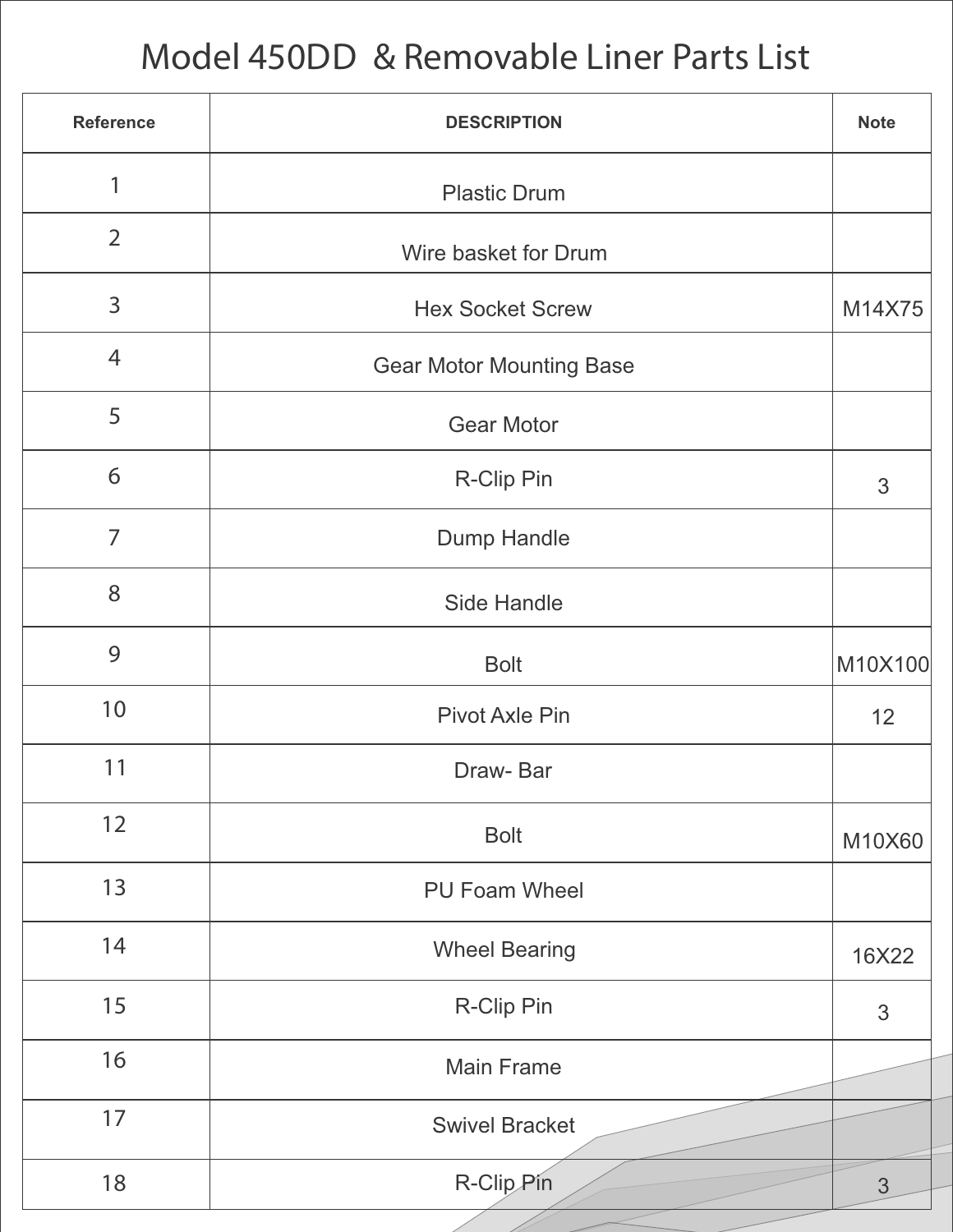## Industrial Portable Tripod Mixer Assembly

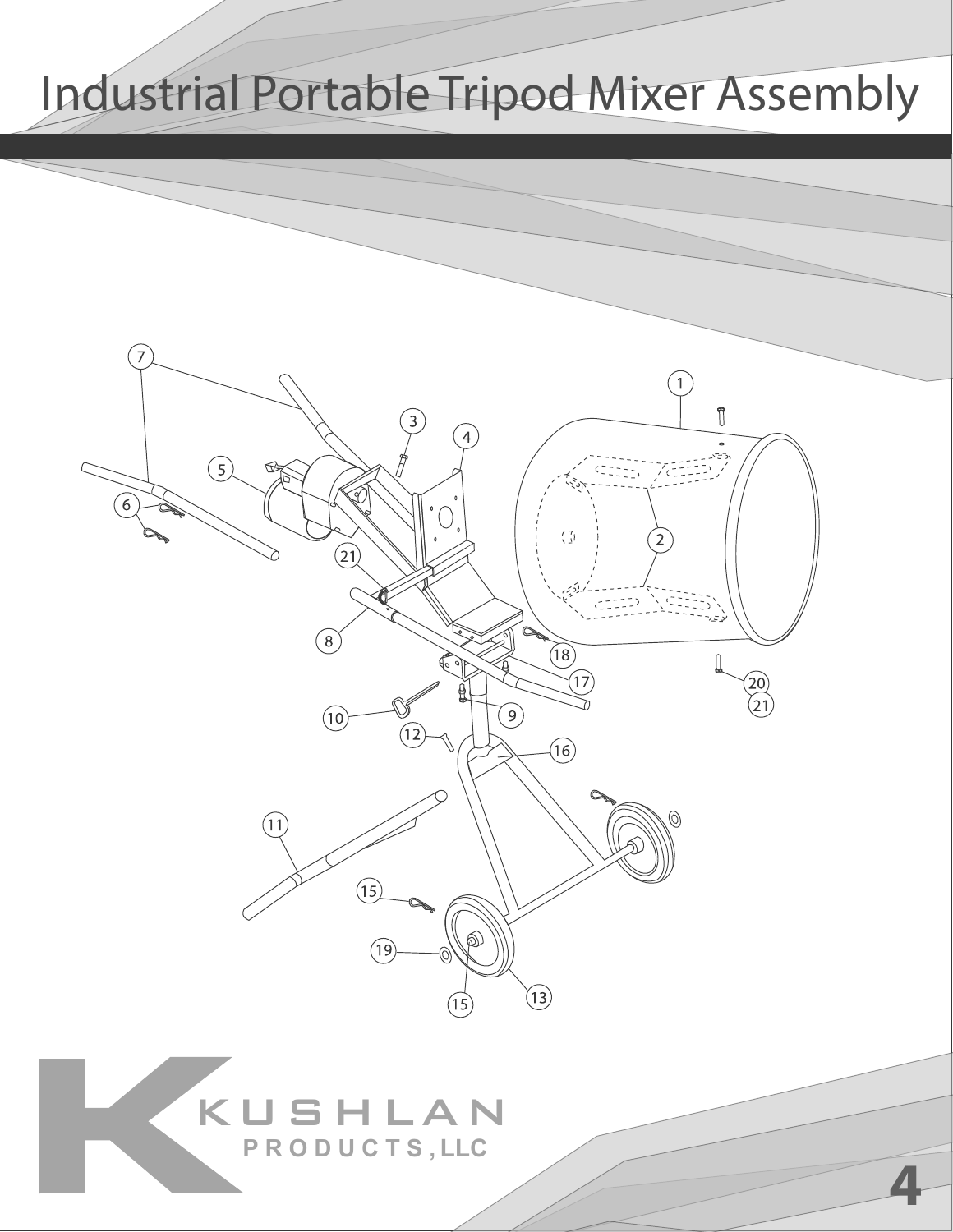## Gearbox and Motor Assembly Parts List

| 1               | 105890DM01 | Gearbox and Motor Assembly            | 110V-60Hz                   |  |
|-----------------|------------|---------------------------------------|-----------------------------|--|
| $\overline{2}$  | 105890DM02 | <b>Screw</b>                          | Ø 0.23"x 0.98" L            |  |
| 3               | 105890DM03 | Seal                                  | 1.56"                       |  |
| $\overline{4}$  | 105890DM04 | <b>Screw</b>                          | Ø 0.23"x 1.95" L            |  |
| 5               | 105890DM05 | Gearbox Case Front Half               |                             |  |
| 6               | 105890DM06 | <b>Gearbox Gasket</b>                 |                             |  |
| $\overline{7}$  | 105890DM07 | Pin                                   | Ø 0.31"x 0.78" L            |  |
| 8               | 105890DM08 | Locking Key for Gear and Axle         | 0.31" D X 0.27" W x 0.59" L |  |
| 9               | 105890DM09 | <b>Gearbox Ball Bearing</b>           | 36201                       |  |
| 10              | 105890DM10 | Gear                                  | Z79                         |  |
| 11              | 105890DM11 | Locking Key for Gear and Axle         | 0.2" D X 0.2" W x 0.47" L   |  |
| 12              | 105890DM12 | Pinion                                | Z <sub>9</sub>              |  |
| 13              | 105890DM13 | <b>Gearbox Case Back Half</b>         |                             |  |
| 14              | 105890DM14 | <b>Motor Seal</b>                     | 0.78"                       |  |
| 15              | 105890DM15 | Space Washer                          | 1.78"                       |  |
| 16              | 105890DM16 | <b>Motor Bearing</b>                  | 6004z                       |  |
| 17              | 105890DM17 | <b>Motor Casing</b>                   |                             |  |
| 18              | 105890DM18 | Motor Rotor                           |                             |  |
| 19              | 105890DM19 | <b>Motor Bearing</b>                  | 6003z                       |  |
| 20              | 105890DM20 | <b>Bell Housing</b>                   |                             |  |
| 21              | 105890DM21 | Fan                                   |                             |  |
| 22              | 105890DM22 | <b>Screw</b>                          | Ø 0.16"x 0.39" L            |  |
| 23              | 105890DM23 | Fan Cover                             |                             |  |
| 24              | 105890DM24 | <b>Bolt</b>                           | Ø 0.2"x 5.37" L             |  |
| $\overline{25}$ | 105890DM25 | <b>Electric Panel</b>                 | 110V - 60HZ                 |  |
| 26              | 105890DM26 | <b>Electric Panel</b>                 |                             |  |
| 27              | 105890DM27 | Power Cord with Plug                  |                             |  |
| 28              | 105890DM28 | <b>Screw</b>                          | Ø 0.16"x 0.85" L            |  |
| 29              | 105890DM29 | <b>Electric Panel Gasket</b>          |                             |  |
| 30              | 105890DM30 | Support                               |                             |  |
| 31              | 105890DM31 | <b>Screw</b>                          | Ø 0.16"x 0.69" L            |  |
| 32              | 105890DM32 | Condenser                             | 30 PF                       |  |
| 33              | 105890DM33 | <b>Manual Reset Thermal Protector</b> |                             |  |
| 34              | 105890DM34 | <b>Electric Box Assembly</b>          |                             |  |
| 35              | 105890DM35 | Motor Gasket                          |                             |  |
| 36              | 105890DM36 | Gearbox Nut                           | 0.23"                       |  |
| 37              | 105890DM37 | Gearbox Washer                        | 0.23"                       |  |
| 38              | 105890DM38 | <b>Gearbox Bearing</b>                | 36205                       |  |
| 39              | 105890DM39 | <b>Space Washer</b>                   | 1.17"                       |  |
| 40              | 105890DM40 | Gear                                  | Z68                         |  |
| 41              | 105890DM41 | Gearbox Bearing                       | 36208                       |  |
| 42              | 105890DM42 | Locating Pin                          | Ø 0.23"x 0.39" L            |  |
| 43              | 105890DM43 | <b>Bolt</b>                           | 0.23"x1.56"L                |  |
| 44              | 105890DM44 | Motor                                 | 410V*60Hz                   |  |
| 45              | 105890DM45 | Gearbox Washer                        | 0.16"                       |  |
| 46              | 105890DM46 | <b>Screw</b>                          | <b>@16"x 0.23"L</b>         |  |
| 47              | 105890DM47 | <b>Gearbox Drive Shaft</b>            |                             |  |
| 48              | 105890DM48 | Stop Ring                             | 0.17"                       |  |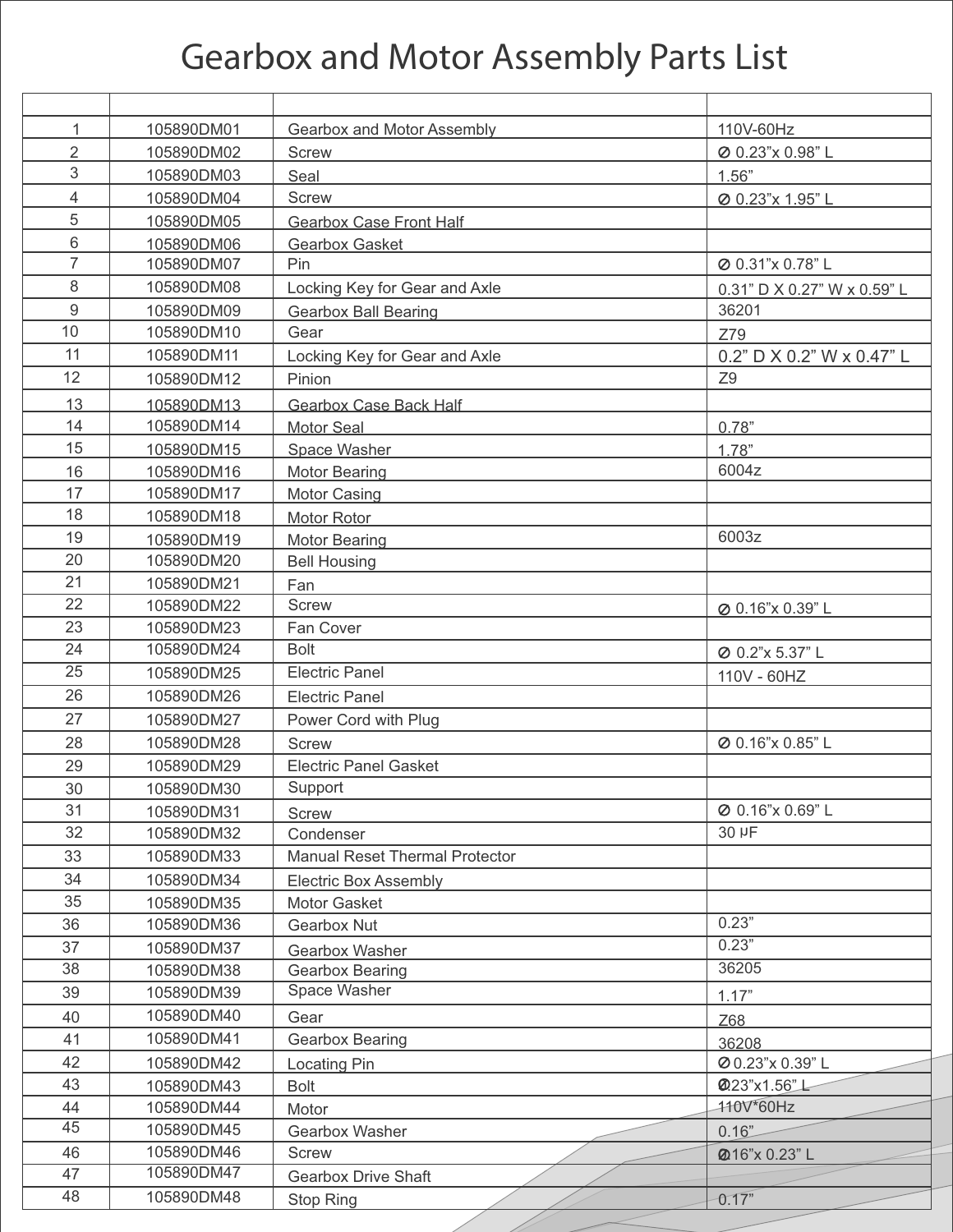## Gearbox & Motor Assembly

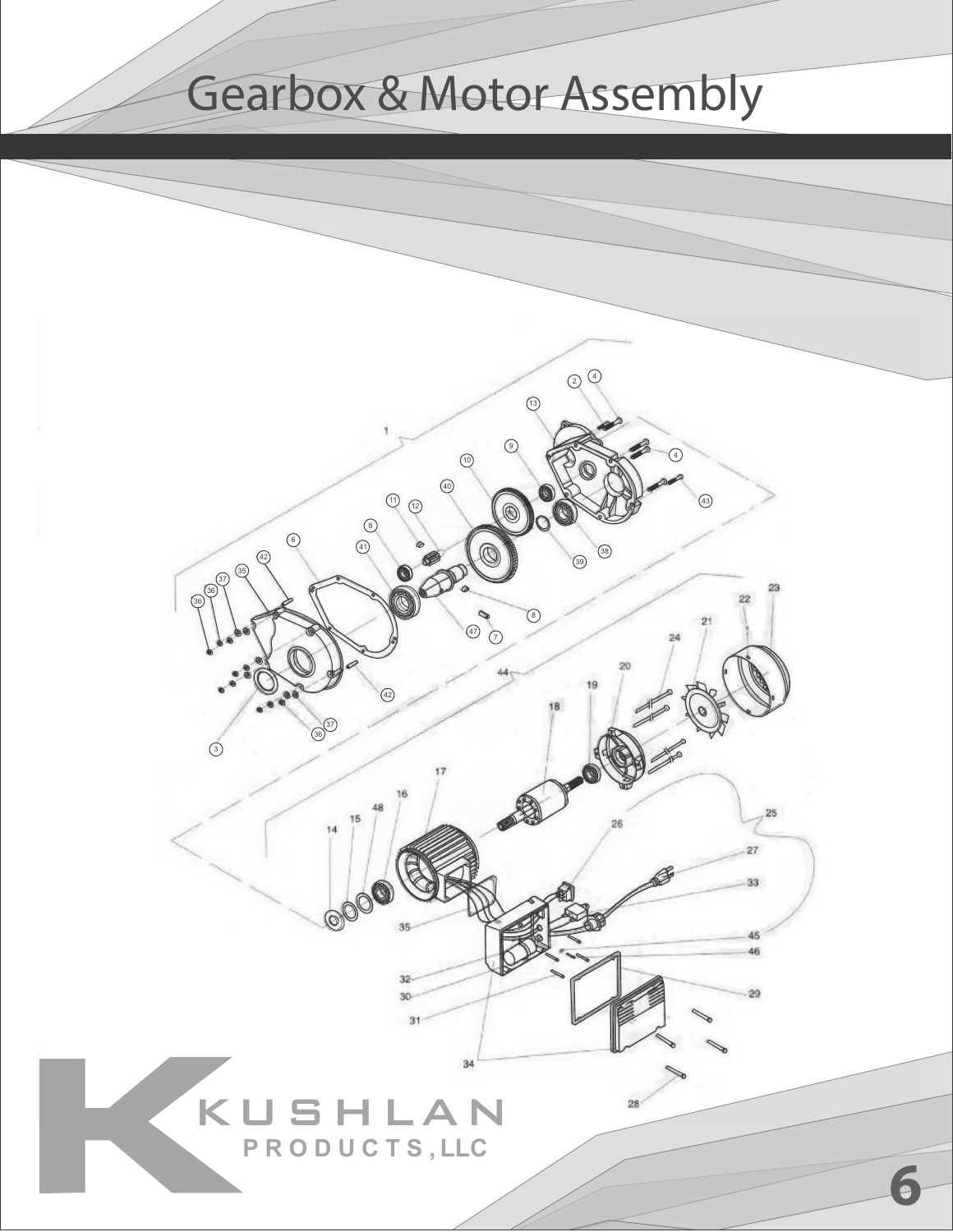# **!** Important Safety **instructions** <u>CAUTION</u>

The Cement Mixer has been designed to meet certain safety standards. However, as with aby type of tool or machinery one should pay close attention to certain Do's and Don'ts

#### **DO'S...**

- Read all instructions carefully before assembling the cement mixer
- Keep the mixer clean; remove old build-up after each use
- Periodically Lightly grease all moving parts
- Check your mixer for wear and damage frequently
- Wear safety gear (hard hat, gloves, goggles and snug fitting clothing)
- Keep your hands free of the drum while in operation
- Keep all tools, etc. away from the drum while in operation
- Unplug the unit before cleaning or working on the unit
- Keep the drum rotating when filling or emptying the mixer

#### **DONT...**

- Operate the mixer on an uneven surface
- Operate the unit around water or allow water to come in contact with the motor
- Leave the machine unattended
- Drink alcohol or ingest drugs while operating the cement mixer
- **START OR STOP THE MIXER WITH ANY MATERIAL IN THE DRUM AS THE MOTOR WILL BE DAMAGED.**

# Assembly<br><u>Ninstructions</u>

#### **Step 1**

#### **MAIN FRAME WHEELS**

Place the main frame (A) on a level surface, insert the draw bar (B) Into the main frame. Secure with the 76.2 mm hex head bolt and nut  $(C)$  on top  $(A)$  and the locking bolt  $(D)$  to the side  $(B)$ , (Use the open wrench provided).



Slide the wheels onto the main frame bar and secure with



**7**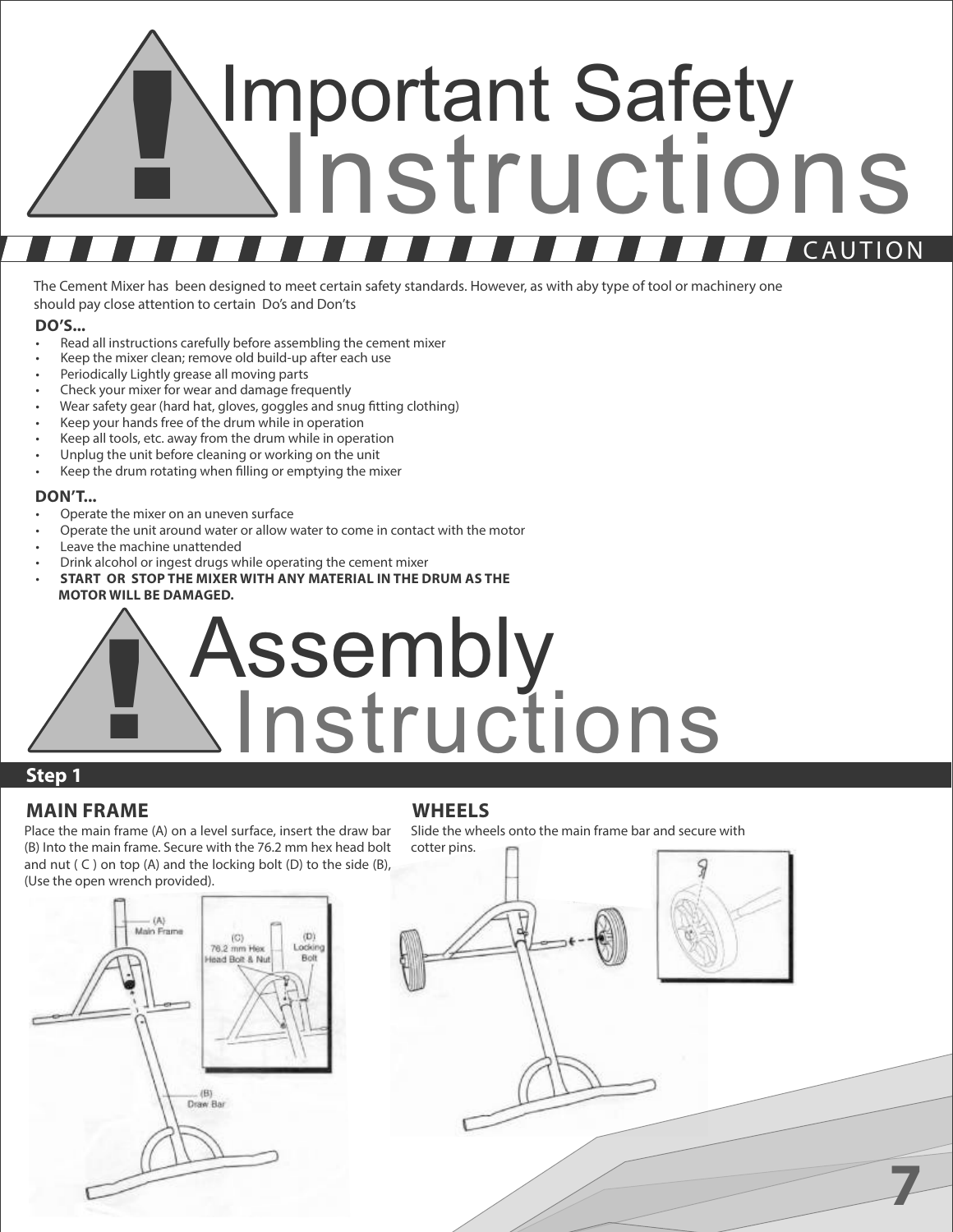

#### **GEARBOX & MOTOR ASSEMBLY**

Fit the gearbox motor assembly and mounting frame (A) into the swivel bracket (B) with the pivot axle ( C ) Slide the cotter pin (D) through the axle pivot hole.



Slide the swivel bracket onto the upright main frame. The gearbox and motor assembly are mounted into this swivel bracket.

(When mixing concrete, align the drum in the position you intend to poor concrete from, tighten down stability bolt and star unit. Add ingredients while drum is rotating for thorough mixing and easy poring.)



#### **Step 3**

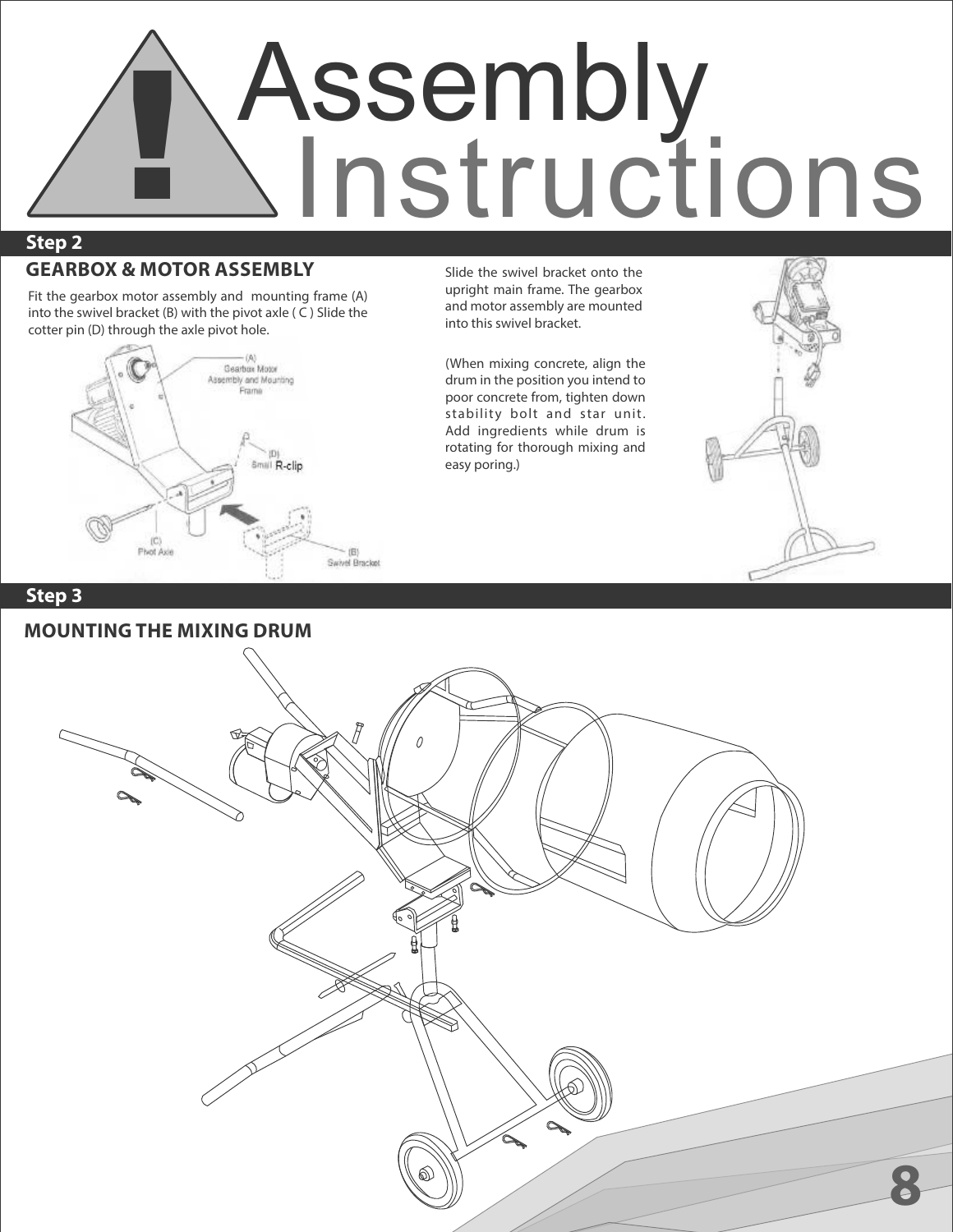

#### **TILTING HANDLE**

Finally, insert both tilting handles (A) in the gearbox motor assembly mounting frame(B) (as shown) and lock using the cotter pin  $(C)$ 



Disconnect the power cord. Hold the support leg and dump handle and move as shown below. Male sure there is no material in the drum.

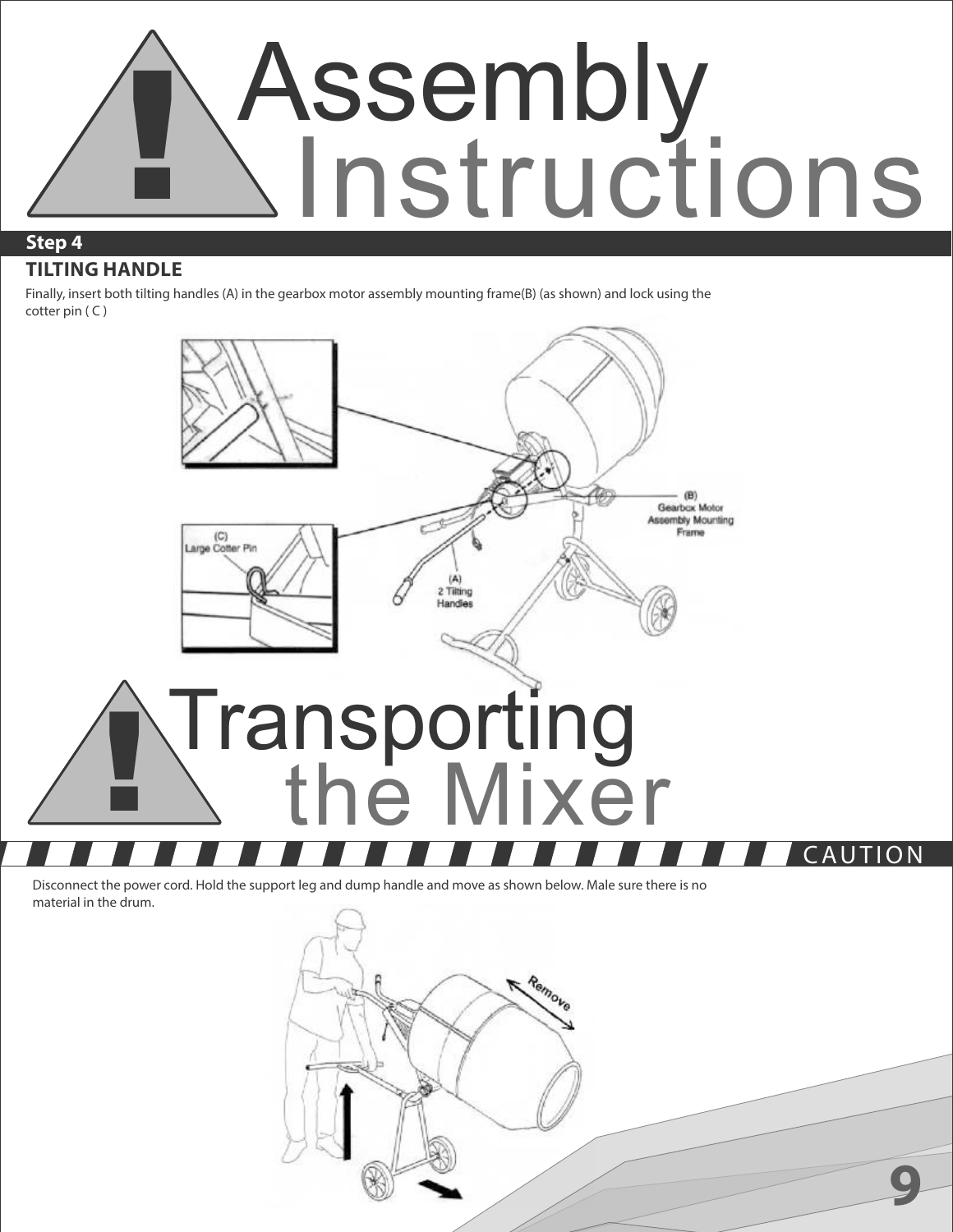1. Position the mixer on a level surface. (NOTE: Maximum slope is 5° (degrees). Before filling the drum, make sure the mixer can empty into a wheel barrow).

2. Use a 3 prong, grounded, 110v/120v power connection. Although the minimum gauges are listed below, we recommend that a 14 gauge (AWG) wire be used for al lengths.

| Cord Length<br>(Total Feet) | 25  | 50 | 100 | 150 |  |
|-----------------------------|-----|----|-----|-----|--|
| <b>AWS</b><br>(Wire gauge)  | 18  | 16 | 16  | 14  |  |
| Volts                       | 120 |    |     |     |  |
| Ampere Rating               |     |    |     |     |  |

3. While the drum is rotating add water, concrete and aggregate. Secure the stability bolt prior to drum rotation.

4. To pour the concrete, elevate the dump handle while the drum is rotating.

5. In the event of overheating and your motor shuts down, turn off the On/Off switch and unplug the unit for 15 minutes. After the cooling period, plug in the unit and press the Manual Reset Thermal Protector button, then turn the On/Off switch to on.

When tilting the drum to pour the concrete , do so in a very slow, smooth manner. This keeps the mixer balanced and upright.

## $CALIT$ Maintenance and Cleaning

**Operation** 

**10**

**AUTION** 

#### **DISCONNECT THE POWER CORD.**

- 1. Clean thoroughly after each use. Remove all concrete from the mixer.
- 2. Lightly grease all moving parts.
- 3. Keep the motor cooling fins clean and free of build up.
- 4. When cleaning the mixer, wipe the On/Off switch assembly and motor with a damp cloth. Do not spray water directly onto this area. Protect motor and switch assembly from rain.

## KUSHLAN **P R O D U C T S , LLC**